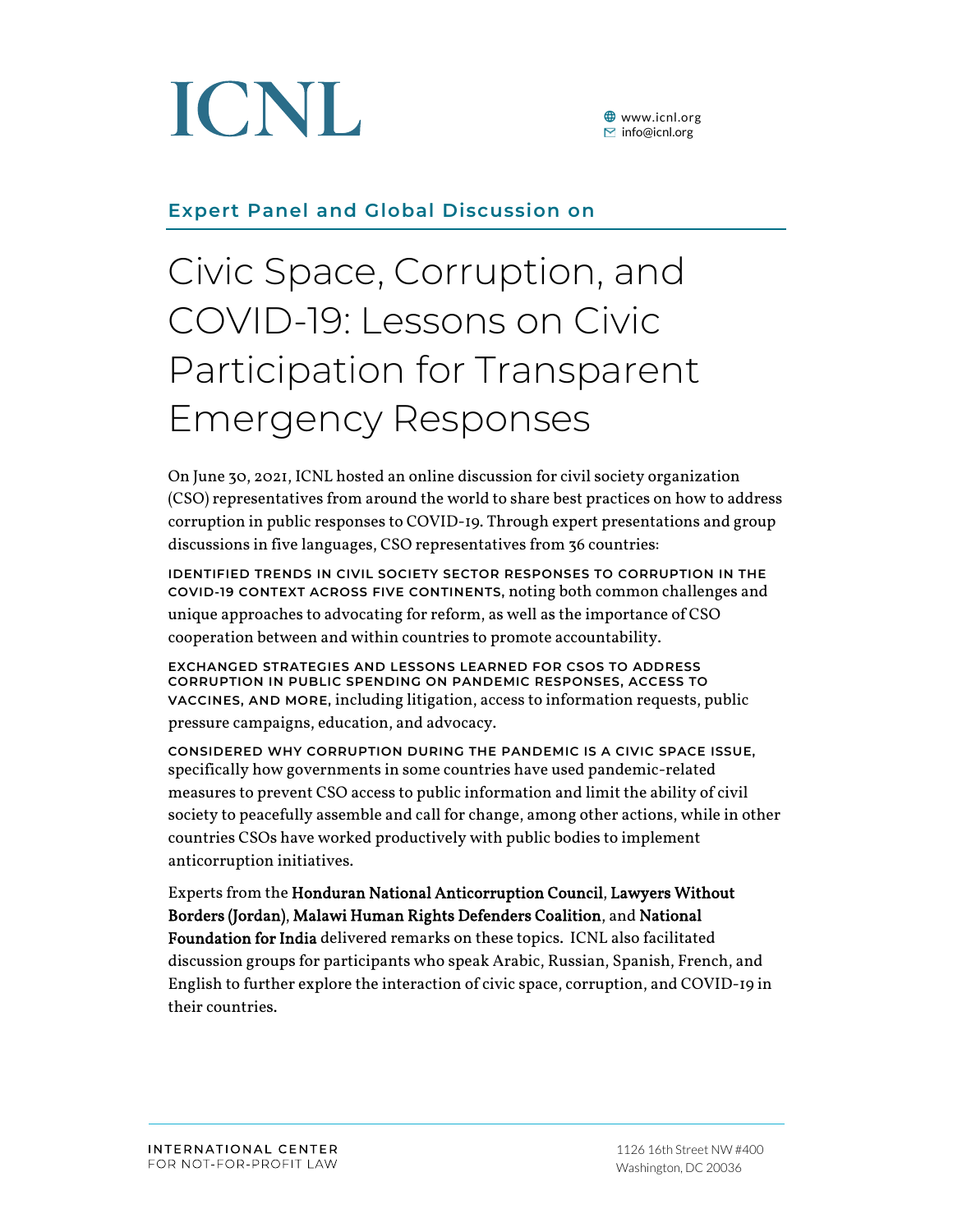### Trends in Civic Space, Corruption, and the COVID-19 Pandemic

The 36 countries represented by participants in the online discussion were drawn from throughout Africa, Asia, Latin America, the Caribbean, the Middle East, and North America. In some of the participating countries, CSOs frequently collaborate with government officials, while in others the authorities are perceived as generally hostile to CSOs working to address corruption. Several common challenges related to corruption and civic space emerged, along with promising examples of CSOs exposing corruption, mobilizing public pressure, and promoting transparency and reform. Each of the observations reflected below was shared by an expert panelist or group discussion participant.

#### ACCESS TO INFORMATION ON PUBLIC PROCUREMENT

A frequent concern, for example, from **URUGUAY**, where the government has repeatedly denied access to information requests from CSOs, was about lack of transparency in public procurement processes. In **MEXICO**, the government has pursued legal tactics, such as using military contracts for pandemic-related public procurement, to avoid disclosure rules. CSOs in **MALAWI** reported that the government has ignored procurement laws and allowed "rampant corruption" during the pandemic. The lack of transparency is acute in **BOLIVIA**, which does not have access to information laws.

In **INDIA**, the Prime Minister, for the first time in the country's history, registered a government fund as a trust, which is not subject to ordinary procurement and disclosure rules. The fund, PM CARES, raised \$1 billion to fight COVID-19 in its first week, after which it stopped making public disclosures. A major scandal resulted when the fund contracted with an inexperienced company, based in the Prime Minister's home state, to produce 50,000 ventilators, which were nearly all flawed. Similarly, a procurement scandal forced **BRAZIL'S** government to cancel a \$324 million contract. **MONGOLIAN** CSOs reported that corruption risk in the medical supply sector had increased sharply during the pandemic.

#### INADEQUATE LEGAL FRAMEWORK TO ADDRESS CORRUPTION AND NEW LAWS RESTRICTING CIVIC SPACE

In **HONDURAS**, the existing legal framework allows the government to withhold documents for broad "national security" reasons and limits the prosecution of public officials, leaving CSOs without adequate tools to fight corruption. A strong corruption regulation there was repealed in 2010. CSOs in **BURUNDI** described anticorruption activities as "impossible" due to the severe persecution of critics and whistleblowers by the government, as well as the abolition of the country's anticorruption tribunal.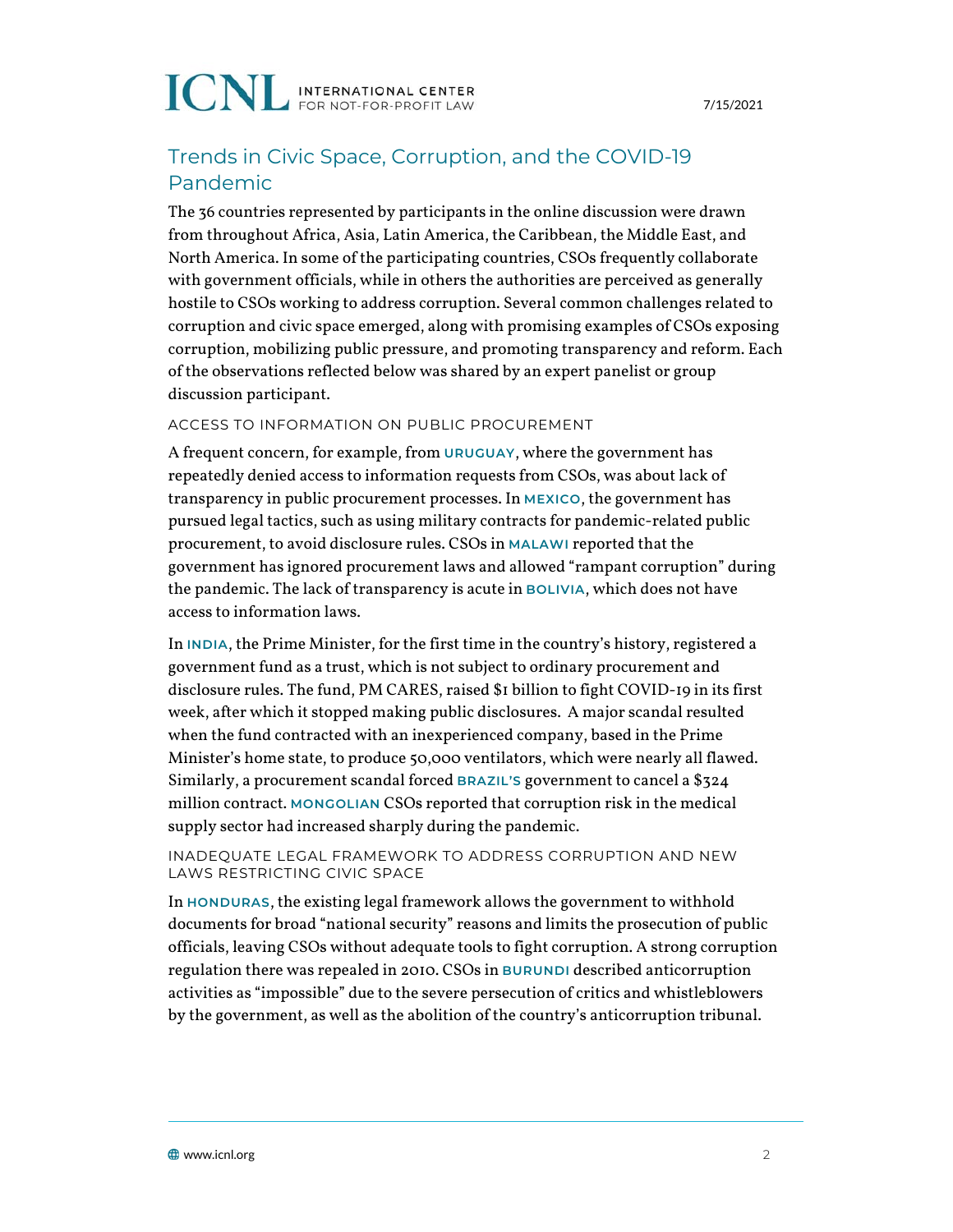Governments also used the pandemic as an excuse to impose or consider new laws restricting civic space and anticorruption activities. **MALAWI** and **HONDURAS**, among other countries, issued state of emergency orders limiting free movement and association, negatively impacting CSOs' ability to push for accountability. **JORDAN'S** government enacted a Defense Law which similarly constrained CSOs and considered a bill to allow the prosecution of journalists for defamation if they reported instances of corruption.

In **INDIA**, a law adopted in September 2020, which was successfully challenged in court, severely restricted CSOs' ability to receive foreign funding. Lawmakers in **KYRGYZSTAN** considered an "information manipulation" law, which would have punished CSOs for criticism of the government, although the law was not enacted. The **BOLIVIAN** government is now debating an anticorruption law under which CSOs could be liable for "corrupt acts," while failing to provide them with standing to sue for corruption.

### Strategies to Build Civic Space and Fight Corruption

Notwithstanding the above challenges, the discussions highlighted many examples of CSOs successfully pushing back against corruption and the restriction of civic space. In some cases, CSOs collaborated with public bodies to address corruption, while in others they exposed government malfeasance through coalitions or with social media. An expert panelist or group discussion participant shared each of the strategies and best practices below.

MOBILIZING PUBLIC PRESSURE TO PROMOTE TRANSPARENCY AND ACCOUNTABILITY FOR CORRUPTION

After the **HONDURAN** government declared a state of emergency in February 2020, the National Anticorruption Council executed an exhaustive investigation and published 14 reports revealing the misallocation of \$50 million in COVID-19 funds– one of the largest state embezzlement scandals in the country's history. As a result, public officials have been prosecuted. The Council also exposed widespread delays and corruption risk in a government program to provide emergency funding to municipalities and pushed for appropriate action.

In **MALAWI**, the Human Rights Defenders Coalition, aware of the risk of corruption, led a successful public pressure campaign to force the government to audit COVID-19 funds. When authorities withheld the audit report, the Coalition threatened public demonstrations and litigation. The results of the audit, which were leaked, revealed considerable misuse of COVID-19 funds, leading to more than 300 arrests and the dismissal of a government minister.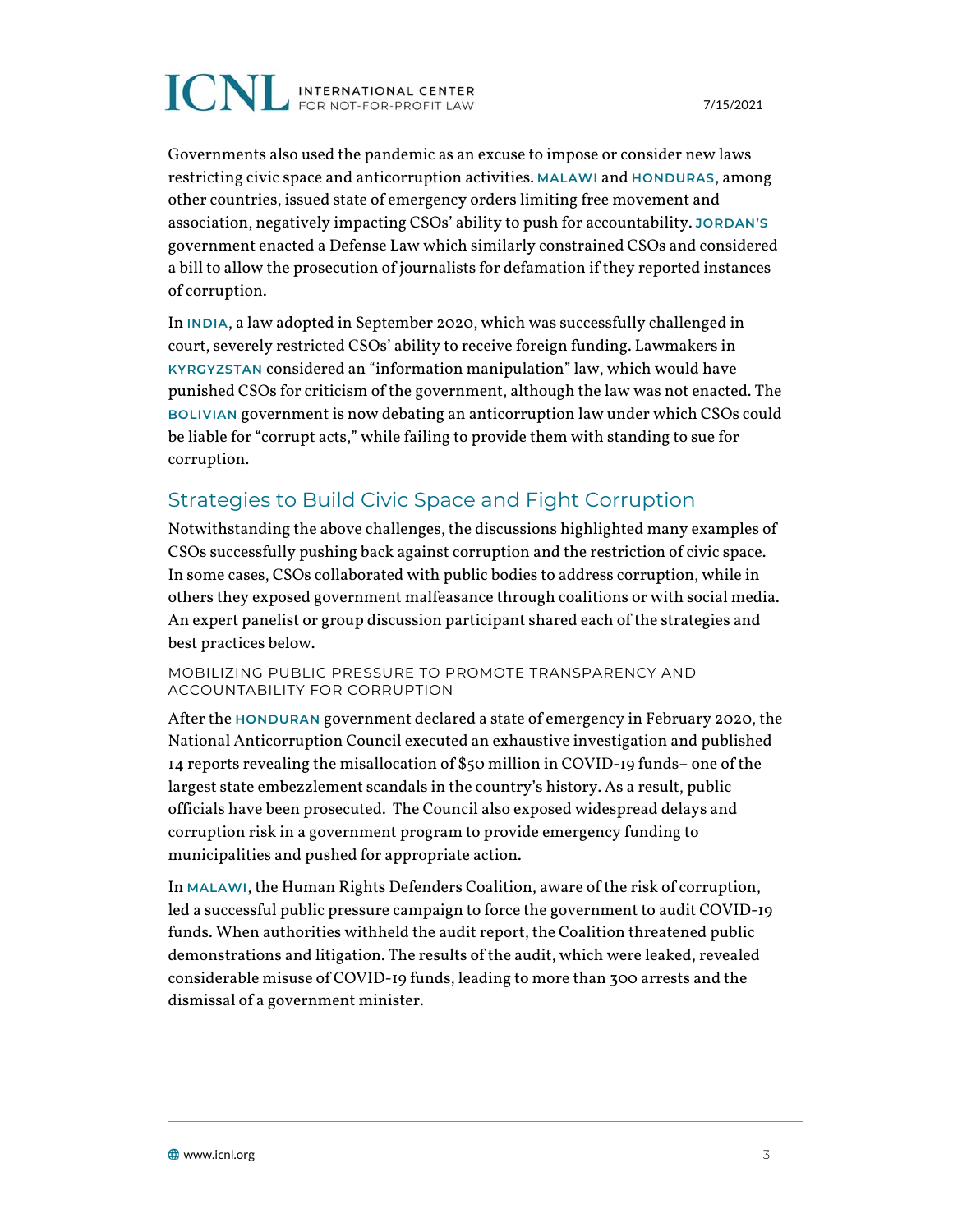7/15/2021

Meanwhile, CSOs in **MONGOLIA** used social media to draw public attention to suspicious government procurement processes, while in **CAMEROON** a CSO steering committee formed to address a massive corruption scandal known as "COVIDGATE."

A coalition approach was also used effectively in **JORDAN** by Lawyers Without Borders, which worked with 233 CSOs to oppose the proposed defamation law, which parliament eventually rejected.

#### CSOS ARE COLLABORATING WITH PUBLIC BODIES AND EACH OTHER TO RAISE AWARENESS AND PROVIDE TRAINING TO MONITOR CORRUPTION

In **HONDURAS**, the National Anticorruption Council trained citizens and grassroots groups to monitor public COVID-19 funds, identify corruption, and seek reforms. **PALESTINIAN** CSOs worked with the Palestinian Authority's anticorruption agency to conduct a needs assessment on the anticorruption legal framework and administer a training program for 142 CSOs.

The **MALAWI** Human Rights Defenders Coalition runs a whistleblower program to identify corruption, which benefits from collaboration with the country's anticorruption agency. In **RUSSIA**, CSOs reported that, while civic space restrictions remained, online platforms created during the pandemic enabled them to interact in new ways with public agencies, including by providing feedback and complaints related to corruption.

**INDIAN** activists in Tamil Nadu successfully pushed for a state law on torture after the police tortured and murdered two Dalits for refusing to pay a bribe (the police falsely claimed the victims had violated a COVID-19 lockdown order).

In contrast, Lawyers Without Borders and partner CSOs engaged in meetings with high-level **JORDANIAN** officials, but the government was "not responsive" until recently. The organization also conducted a survey that found funding challenges and restrictions on civil society were reported to be worse during the pandemic by most surveyed CSOs.

#### USING LITIGATION TO DEFEND CIVIC SPACE AND ADDRESS CORRUPTION

When **MALAWI'S** government considered an extreme law to restrict CSOs, the Human Rights Defenders Coalition obtained an injunction blocking its implementation. The Coalition is now working with legislators to design a better law to enable, rather than hinder, civil society. Similarly, Malawian CSOs challenged a harsh COVID-19 lockdown order which reportedly ignored domestic laws and international human rights obligations.

Strategic litigation in **INDIA** secured favorable court decisions on civic space, the PM Cares fund scandal, and a Foreign Contribution Regulation Act amendment which would have further constrained CSOs' ability to receive foreign funding.